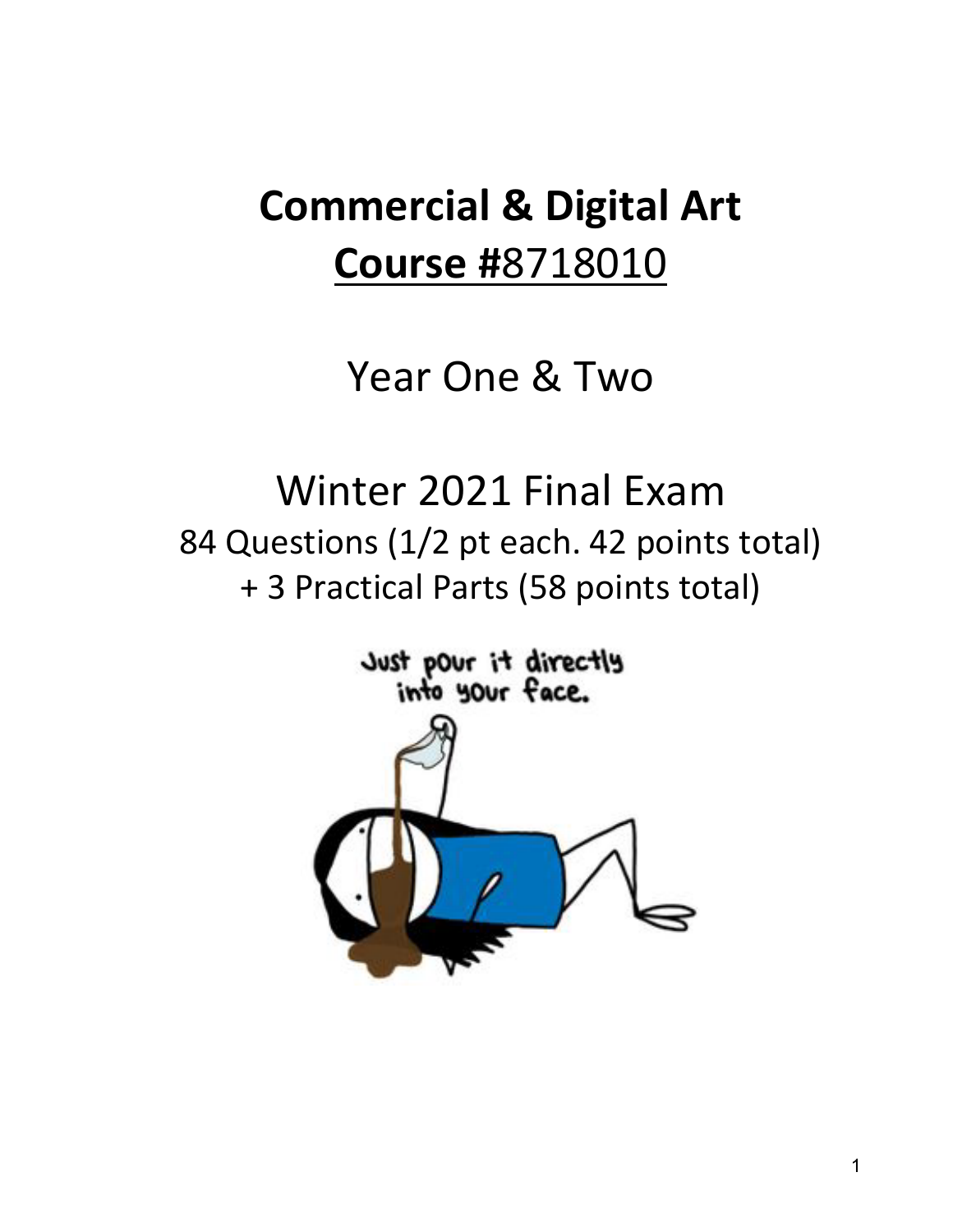# A. What Commercial Artists Create C. What Commercial Art Is B. Photoshop **D. Design Process 3. INSTEAD OF WORKING FOR YOURSELF, THIS TITLE IS ASSIGNED TO AN ARTIST WHEN THEY'RE A DEPARTMENT WITHIN A BUSINESS OR COMPANY:** A. Freelancer C. Sales B. Corporate work D. On-staff designer **4. IT'S BENEFICIAL FOR A COMMERCIAL ARTIST TO HAVE A GENERAL WORKING KNOWLEDGE OF:** A. Intricate freehand drawing Theorem C. Painting B. Fine Arts **D. Finance 5. WORKING FOR YOURSELF AND GENERATING JOBS THROUGH WORD OF MOUTH AND ADS IS KNOWN AS** A. Freelancer C. Sales B. Corporate work **B.** Corporate work **D.** On-staff designer

#### **6. COMMERCIAL ARTISTS USE A VARIETY OF TOOLS TO CREATE THEIR WORK. THESE TOOLS ARE KNOWN AS?**

| A. Mediums        | C. Digital Art |
|-------------------|----------------|
| B. Computers only | D. Paints      |

### **7. THE "DESIGN PROCESS" REFERS TO WHAT?**

B. Industry Standard Software The Communisty D. When A Project Is Paid For

A. Steps To Learn To Use Industry Software C. Art / Design - From Idea to Completion

### **8. THUMBNAIL SKETCHES SHOULD SHOW A RANGE OF LIGHTS AND DARKS, OTHERWISE KNOWN AS**

| A. Hues   | C. Borders |
|-----------|------------|
| B. Ranges | D. Values  |

| 9.   THUMBNAIL SKETCHES SHOULD TAKE AROUND |               | <b>TO COMPLETE</b> |
|--------------------------------------------|---------------|--------------------|
| A. 2 - 3 Minutes                           | C. 30 seconds |                    |
| <b>B. 10-15 Minute</b>                     | D. 10 Seconds |                    |

# **COMMERCIAL ARTS INDUSTRY**

#### **1. ANY ARTWORK ASSOCIATED WITH COMMERCE OR PROMOTION**

A. What Commercial Artists Do C. Viral Advertising B. What Commercial Art Is **Example 20 Inc.** D. Layouts

#### **2. THE VISUAL PART IN COMMUNICATING A MESSAGE**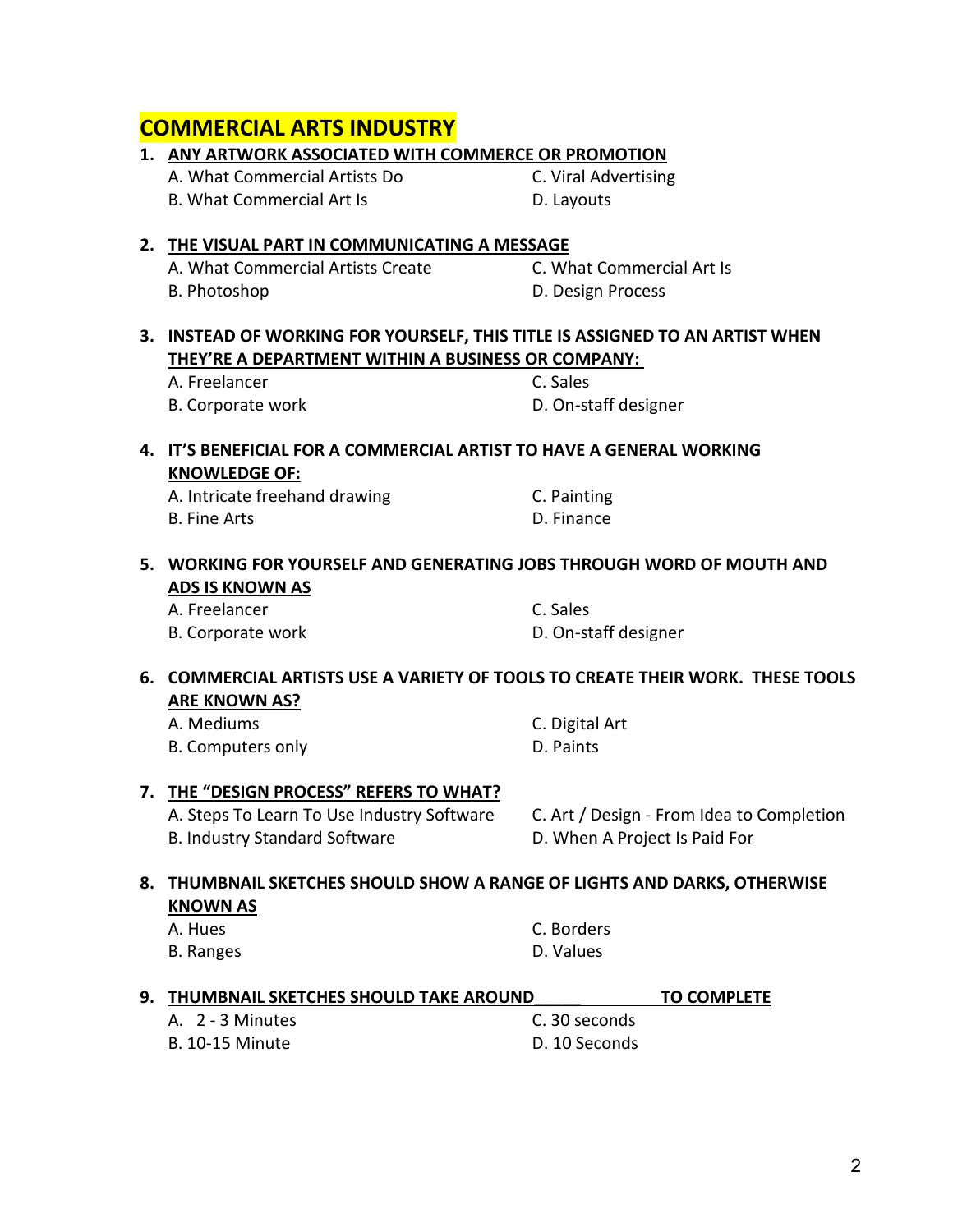#### **10. ON A ROUGH OR IN THUMBNAILS, TEXT CAN BE REPRESENTED BY USING**

A. Text C. An X

B. Greeking **B. Characters** 

#### **11. BEFORE YOU START A PROJECT, YOU GATHER AS MUCH INFORMATION AS POSSIBLE.**

|  | ., |  |
|--|----|--|
|--|----|--|

A. Post-Production C. Pre-Production B. Production **D. Design Process** 

#### **12. AFTER YOU FINISH A PROJECT, YOU PREPARE THE PROJECT FOR COMPLETION. THIS IS?**

A. Post-Production **C. Pre-Production** 

B. Production **D. Design Process** 

#### **13. THE ACTUAL CREATION OF AND WORK ON A PROJECT. THIS IS?**

- A. Post-Production **C. Pre-Production**
- 

B. Production **D. Design Process** 

### **GRAPHIC IMAGE FILE TYPES**

|                                                                            | 14. VECTOR BASED IMAGES                                              |                                 |
|----------------------------------------------------------------------------|----------------------------------------------------------------------|---------------------------------|
|                                                                            | A. Are native to Photoshop                                           | C. Are precisely rendered lines |
|                                                                            | B. Use many little blocks to create an image                         | D. Are black and white only     |
|                                                                            | <b>15. RASTER BASED IMAGES</b>                                       |                                 |
|                                                                            | A. Are native to Photoshop                                           | C. Are precisely rendered lines |
|                                                                            | B. Use many little blocks to create an image                         | D. Are black and white only     |
|                                                                            | 16. RASTER BASED IMAGES CAN ALSO BE REFERRED TO AS                   |                                 |
|                                                                            | A. Rendered Lines                                                    | C. Bitmaps                      |
|                                                                            | <b>B. Block Outlines</b>                                             | D. Vector Images                |
|                                                                            | 17. THIS FILE FORMAT PRESERVES YOUR LAYERS, LAYER STYLES AND EFFECTS |                                 |
|                                                                            | A. TIF                                                               | C. GIF                          |
|                                                                            | B. PSD                                                               | D. JPEG                         |
| 18. THIS FILE FORMAT IS USED MOST OFTEN FOR NON-ANIMATED IMAGES ON THE WEB |                                                                      |                                 |
|                                                                            | A. TIF                                                               | C. GIF                          |
|                                                                            | B. AI                                                                | D. JPEG                         |
| 19. THIS FILE FORMAT TYPE IS MOST OFTEN USED FOR VECTOR FILES              |                                                                      |                                 |
|                                                                            | A. TIF                                                               | C. GIF                          |
|                                                                            | B. AI                                                                | D. JPEG                         |
|                                                                            |                                                                      |                                 |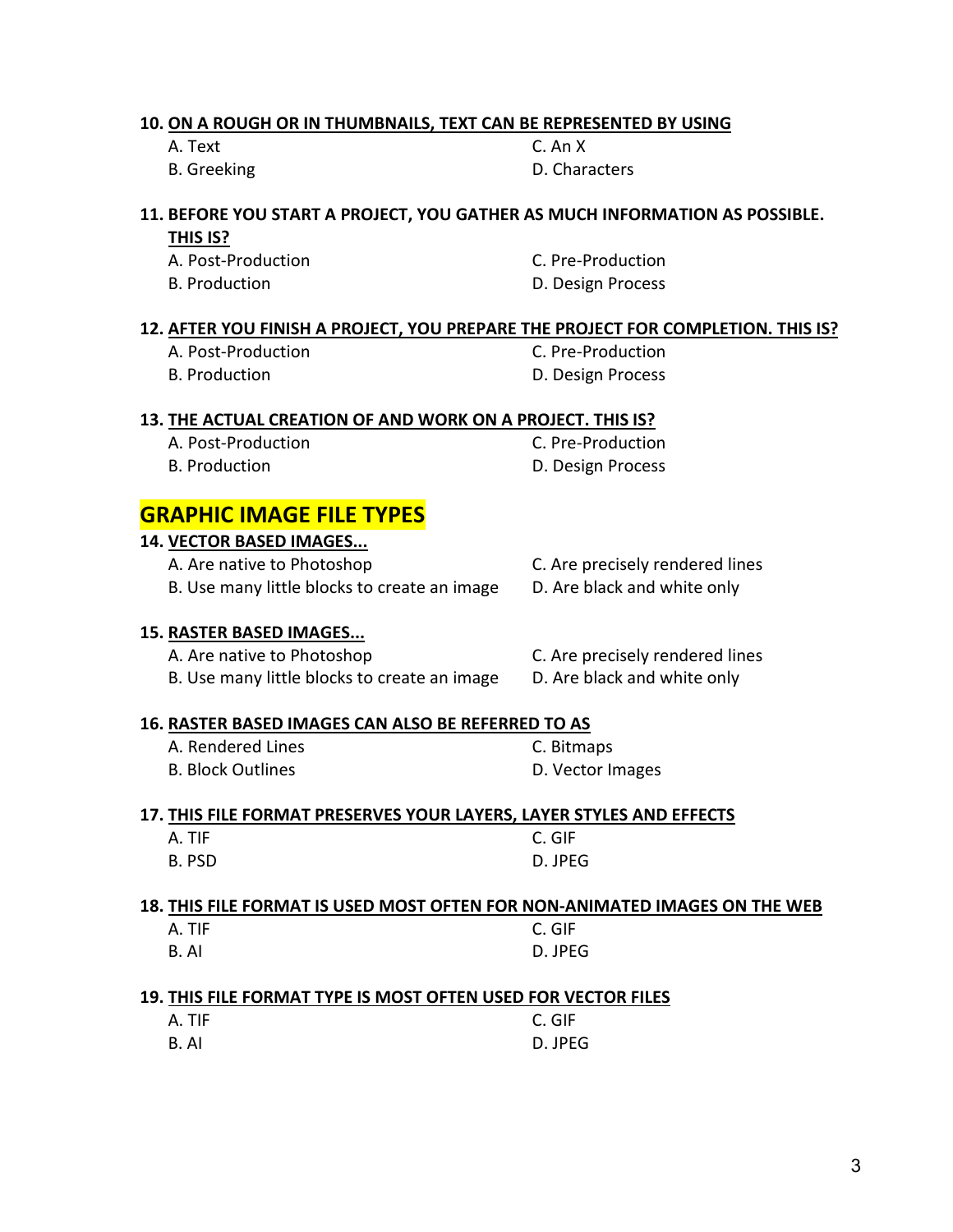#### **20. IN PHOTOSHOP, LIKE TEXT, CUSTOM SHAPE TOOL IMAGES ARE IN WHAT FILE FORMAT?**

- A. A Bitmap (or Raster) C. A Layer
- B. Vector **D. Rasterized**

#### **21. "RASTERIZING A SHAPE" IN PHOTOSHOP MEANS YOU ARE...**

#### A. Changing it from a positive to a negative image

- B. Merging all of your layers together
- C. Converting precision rendered images to block based images
- D. Resizing it

# **PHOTOSHOP**

#### **22. EDITING SEPERATE IMAGES, ELEMENTS AND TEXT IN PHOTOSHOP IS DONE WITH** \_\_\_\_\_\_\_\_\_.

- A. Photos C. Layers
- 

B. Choosers **D. Scanning** 

#### **23. IN PHOTOSHOP, THIS TOOL LETS YOU MAKE RECTANGLE & ELIPSE (CIRCLE) SHAPES**

- 
- 

A. Marquee C. Freehand trace B. Oval **D. Magic Wand** 

#### **24. THE QUALITY OF AN IMAGE IN PHOTOSHOP IS DETERMINED BY ITS**

A. Quality C. JPEG

B. Selection **D. Resolution** 

#### **25. THE TERM "Edit – Transform – Scale" IS USED TO DESCRIBE WHAT IN PHOTOSHOP?**

- 
- 

A. Pasting something example and the C. Resizing something B. Rotating something and all the D. Zooming in or out on an image

#### **26. IN PHOTOSHOP, TO TURN A LAYER "ON" OR "OFF" IN THE LAYER MENU, YOU DO WHAT?**

- 
- B. Click the eyeball **B.** D. Delete the file

A. Delete Color Color C. Changes The Layer Color

#### **27. IN PHOTOSHOP, THESE TOOLS LET YOU EDIT & FORMAT A FONTS SIZE, SHAPE & POSITION?**

B. Layers **D. Delete the file** 

A. Character Palette C. Changes The Layer Color

#### **28. IN PHOTOSHOP, WHERE WOULD YOU LOOK TO SHOW YOUR LAYERS IF THEY WEREN'T**

#### **SHOWING?**

A. Window C. View

B. Edit D. Layer

#### **29. IN PHOTOSHOP, THIS SET OF TOOLS LET YOU ADJUST AN IMAGES BLACKS, WHITES AND CONTRAST**

| A. Levels & Curves | C. Resolution |
|--------------------|---------------|
| B. Layers          | D. Images     |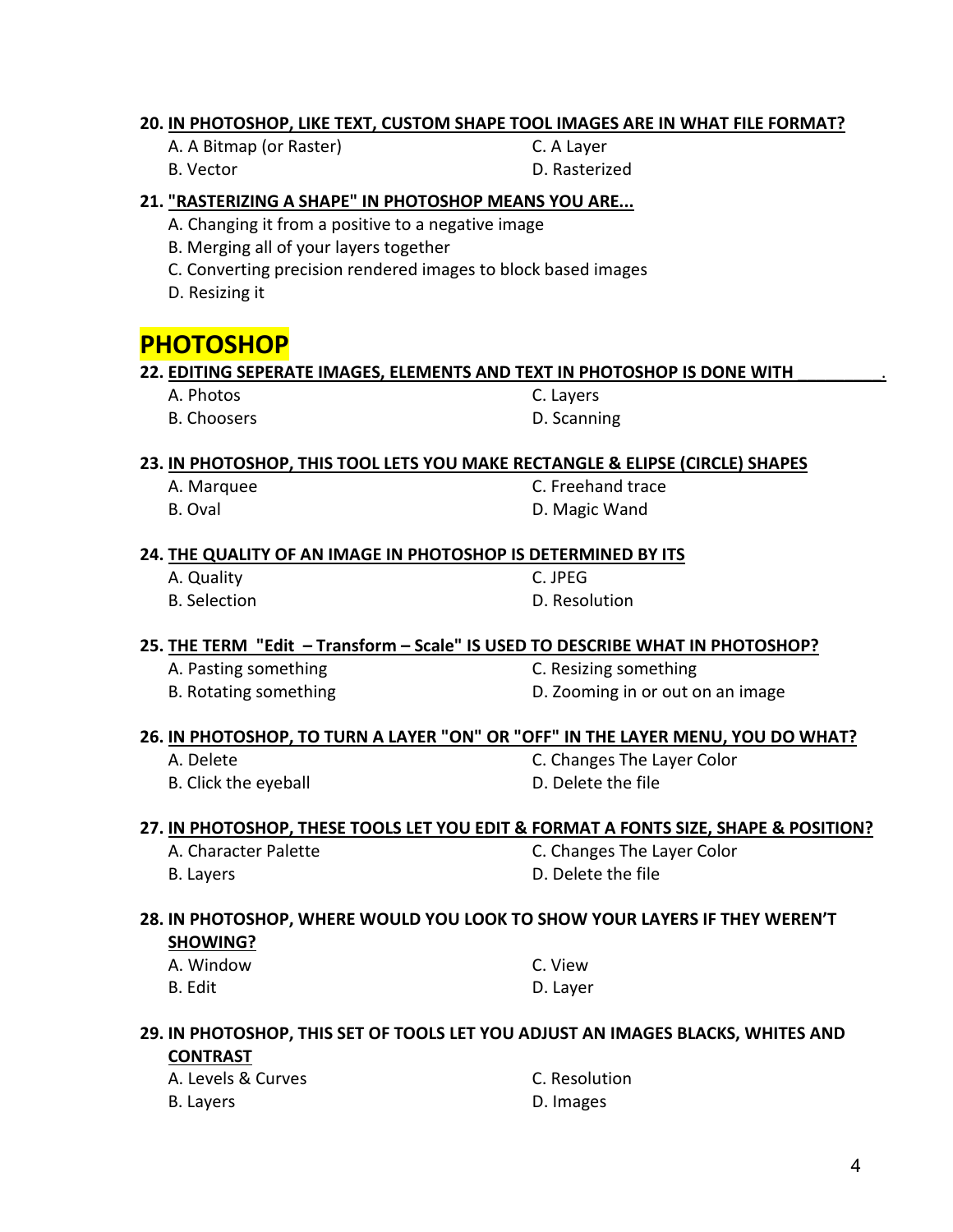# **30. PHOTOSHOP TOOLS – THIS TOOL LETS ME FILL IN AN IMAGE OR OBJECT WITH A COLOR I CHOOSE - ALSO CREATES A BLENDED COLOR EFFECT** A. Foreground & Background Color C. Pen Tool B. Pencil / Paintbrush Tool D. Paint Bucket & Gradient **31. PHOTOSHOP TOOLS – THIS TOOL CHOOSES ANY COLOR YOU LIKE** A. Paint Bucket **C. Foreground & Background Color** B. Picker / Dropper D. Paintbrush Tool **32. PHOTOSHOP TOOLS – THIS IS THE COLOR YOUR PAINT BUCKET OR BRUSH USES** A. Foreground Color **C. Background Color** B. Picker / Dropper D. Paintbrush Tool **33. PHOTOSHOP TOOLS – THIS IS THE COLOR OF YOUR CANVAS ITSELF** A. Foreground Color **C. Background Color** B. Picker / Dropper D. Paintbrush Tool **34. PHOTOSHOP TOOLS – THIS TOOL LETS YOU POSITION TEXT AND IMAGES** A. Canvas C. Magnifier B. Direct Selection Tool **D. Move Tool 35. PHOTOSHOP TOOLS – THIS TOOL LETS YOU FREEHAND SELECT SPECIFIC PARTS OF AN IMAGE** A. Magic Wand C. Marquee Tool B. Lasso Tool **D. Move Tool 36. PHOTOSHOP TOOLS – THIS TOOL SELECTS AN ALMOST PERFECT PORTION OF AN IMAGE** A. Magic Wand C. Marquee Tool B. Lasso Tool **D. Move Tool 37. PHOTOSHOP TOOLS – THESE TWO TOOLS IN ONE ARE 1) A FINE ARTISTS FAVORITE TOOL 2) ALSO LETS YOU DRAW** A. Smudge / Dodge Tools C. Paint Bucket / Gradient Tools B. Paintbrush / Pencil Tools **D. Patch Tool / Healing Brush 38. PHOTOSHOP TOOLS – THIS TOOL LETS YOU RESIZE THE CANVAS OR AN IMAGE INTO SMALLER PORTIONS** A. Patch Tool **C. Background Color** B. Crop Tool D. Eraser Tool **39. PHOTOSHOP TOOLS – THIS TOOL ALLOWS YOU TO PUT PRINT ON THE PAGE** A. Print Icon C. Marquee Tool B. Lasso Tool D. Text Tool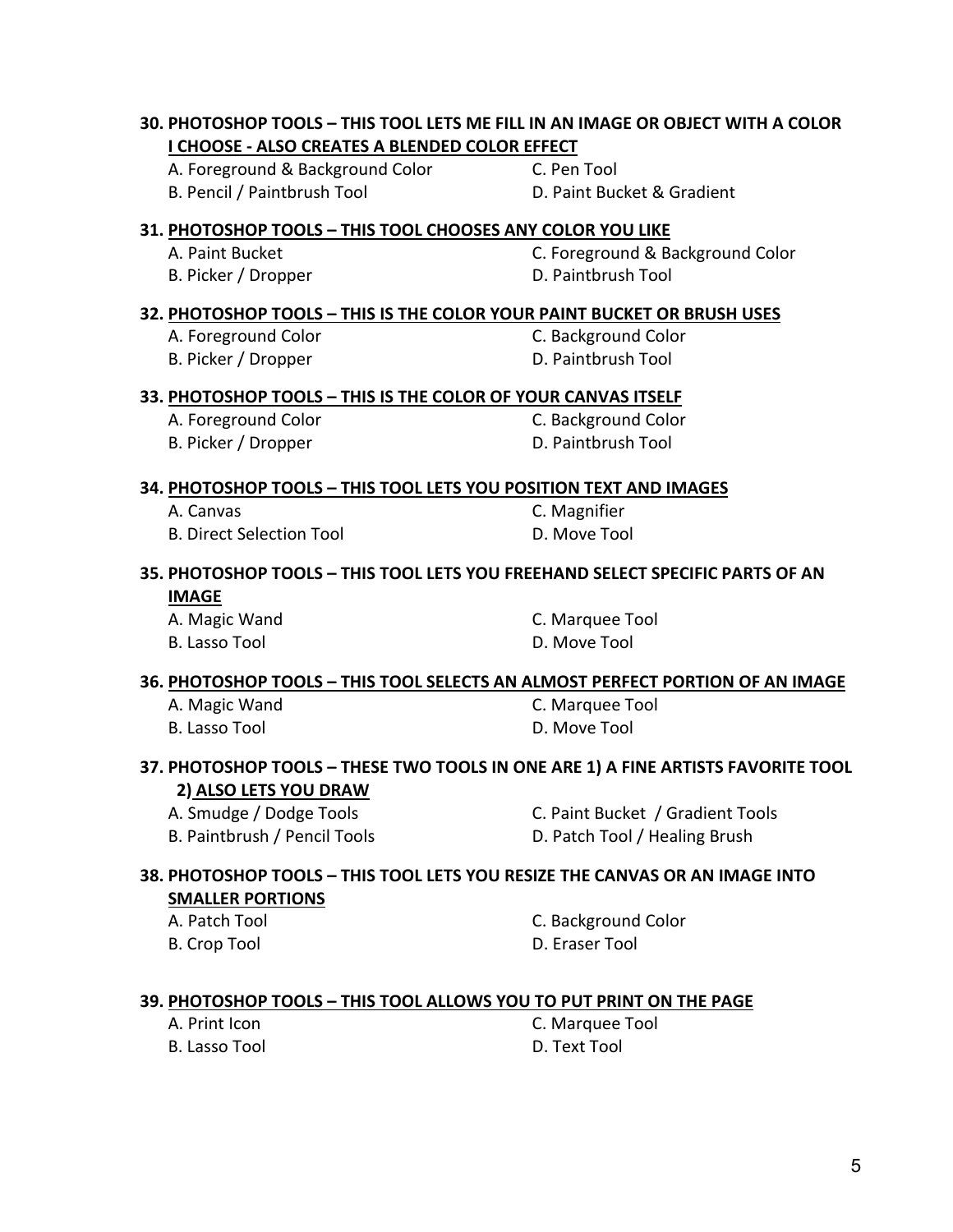| 40. PHOTOSHOP TOOLS - THIS CUSTOMIZABLE TOOL LETS YOU GET RID OF PORTIONS OF A<br><b>PICTURE</b> |                                           |
|--------------------------------------------------------------------------------------------------|-------------------------------------------|
| A. Patch Tool                                                                                    | C. Background Color                       |
| <b>B.</b> Crop Tool                                                                              | D. Eraser Tool                            |
|                                                                                                  |                                           |
| <b>LOGOS</b>                                                                                     |                                           |
| 41. A GRAPHIC REPRESENTATION OF A COMPANIES IDENTITY. I AM ?                                     |                                           |
| A. A Poster                                                                                      | C. A Billboard                            |
| <b>B.</b> A Viral video                                                                          | D. A Logo                                 |
| 42. A TRADEMARK SYMBOL IS A LOGO THAT USES                                                       | IN ITS DESIGN?                            |
| A. Uses Text                                                                                     | C. Uses a symbol                          |
| B. Uses Symbol & Text                                                                            | D. Uses a cartoon or digital illustration |
| 43. A TRADEMARK LOGO IS A LOGO THAT USES                                                         | IN ITS DESIGN?                            |
| A. Uses Text                                                                                     | C. Uses a symbol                          |
| B. Uses Symbol & Text                                                                            | D. Uses a cartoon or digital illustration |
| 44. A TRADEMARK LOGOTYPE IS A LOGO THAT USES                                                     | IN ITS DESIGN?                            |
| A. Uses Text                                                                                     | C. Uses a symbol                          |
| B. Uses Symbol & Text                                                                            | D. Uses a cartoon or digital illustration |
| 45. A TRADEMARK CHARACTER WILL USUALLY BE REPRESENTED BY:                                        |                                           |
| A. Text                                                                                          | C. Symbol                                 |
| B. Symbol & Text                                                                                 | D. A cartoon or digital illustration      |
| 46. DESIGNING THE LOOK OF A PRODUCT VIA COLORS, LOGO DESIGN AND ADVERTISING:                     |                                           |
| A. Graphic Design                                                                                | C. Branding                               |
| <b>B.</b> Viral video                                                                            | D. Marketing                              |
| 47. THE AREA AROUND AND BETWEEN LETTERS OR TEXT:                                                 |                                           |
| A. Negative Space                                                                                | C. Values                                 |
| <b>B.</b> Branding                                                                               | D. Marketing                              |
|                                                                                                  |                                           |
| 48. TO USE A FOUND IMAGE OR DESIGN IN YOUR OWN WORK, YOU WILL NEED TO DO<br><b>WHAT TO IT?</b>   |                                           |
| A. Change it a certain percentage or license it                                                  | C. Simplify it                            |
| B. Change the color only                                                                         | D. Rasterize it                           |
|                                                                                                  |                                           |
| 49. A GOOD LOGO SHOULD:                                                                          |                                           |
| A. Attract attention                                                                             | C. Utilize a phone # or web site          |
| B. Use minimal to no text                                                                        | D. Appeal to the artist                   |
| 50. WHEN YOU CAN IDENTIFY A BRAND BY IT'S LOGO, COLOR OR SYMBOL.                                 |                                           |
| A. Modifying                                                                                     | C. Marketing                              |
| <b>B.</b> Association                                                                            | D. Branding                               |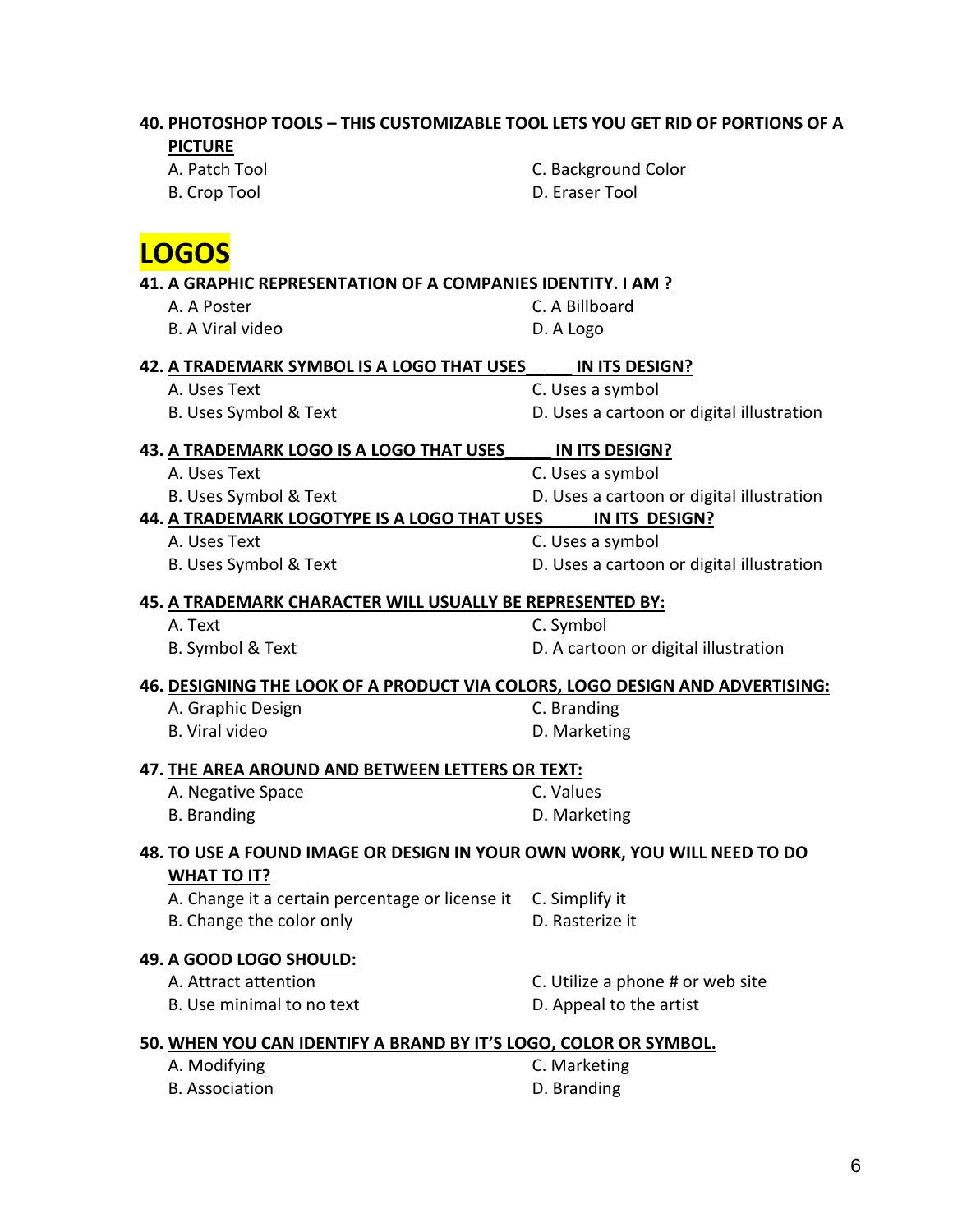# A. .GIF C. AI B. Vector **D. Bitmap 53. A VECTOR STYLE FORMAT IS BEST DESCRIBED AS** A. Used exclusively online C. Uses small blocks of color to create an image B. Uses sharp geometric lines to create its image D. Uses cyan, magenta, yellow and black **54. A RASTER (OR BITMAP) STYLE FORMAT IS BEST DESCRIBED AS** A. Used exclusively online C. Uses small blocks of color to create an image B. Uses sharp geometric lines to create its image D. Uses cyan, magenta, yellow and black **55. IN ILLUSTRATOR THIS LETS YOU MARK THE BEGINNING AND ENDS OF A PATH** A. Pen tool C. Vector format B. Vector image **D.** Anchor point **56. ANY LINE OR SHAPE THAT YOU DRAW WITH THE DRAWING TOOLS.**  A. Anchor point C. Styles and sizes of text B. Path D. None of these **57. THE TERM SCALEABLE REFERS TO WHAT?** A. An images size C. Black and white images B. The size of a font **D. Images which can be resized without quality loss 58. ADOBE ILLUSTRATOR IS USED SPECIFICALLY FOR CREATING** A. Text and logo artwork C. Detailed photographic effects B. Creating simple animations **D.** Creating web sites **59. WHICH TOOL GETS USED TO CREATE SHAPES AND TRACE THE OUTLINE OF IMAGES?** A. Anchor points C. Pen tool B. Masking tool D. Pencils **60. SAY YOU HAVE A PATH CREATED IN ILLUSTRATOR THAT YOU WANT TO BEND. YOU SHOULD USE?** A. Vectors C. Anchors

#### **62. ON YOUR COLOR SWATCHES PALLET, A WHITE BOX WITH A RED LINE THROUGH IT MEANS**

B. Handles D. Pen tool

- 
- B. Black only **D.** Full color

A. No color C. White only

# Adobe Illustrator

### **51. MARKETING INFORMATION REFERING TO A PERSONS AGE, SEX, INCOME, RACE.**

**52. THIS IS THE NATIVE FILE FORMAT USED BY ADOBE ILLUSTRATOR**

- A. Customers C. Advertising
- 

B. Demographics **D. Custom Graphics** 

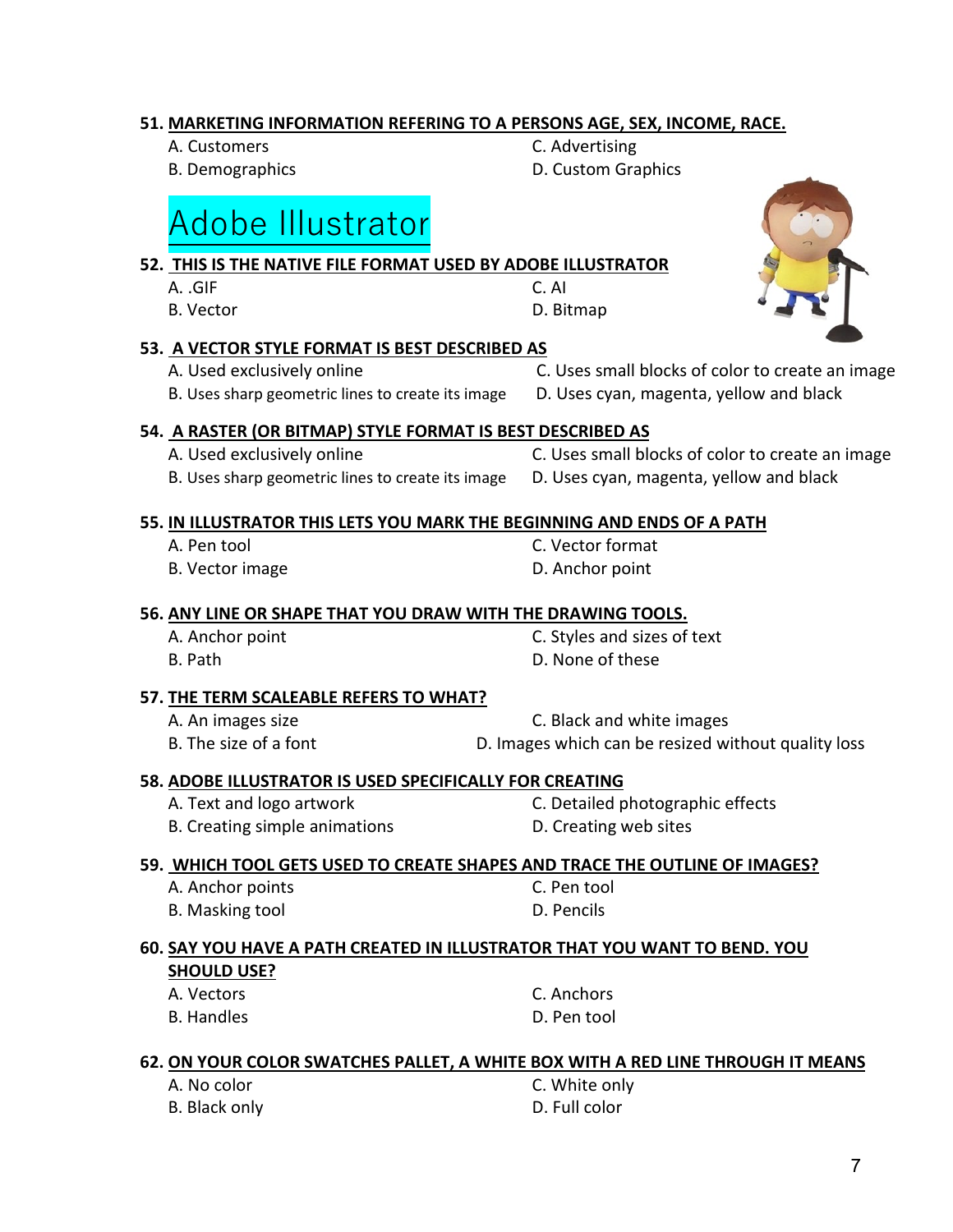#### **63. THE PATHFINDER TOOL DOES WHAT IN ADOBE ILLUSTRATOR?**

A. Creates paths only C. Combines many objects into one object B. Unites / Intersects / Divide / Trim / Merge D. Inserts anchor points into paths

#### **64. THE SHAPE BUILDER TOOL DOES WHAT IN ADOBE ILLUSTRATOR?**

A. Creates paths only C. Combines many objects into one object

B. Unites / Intersects / Divide / Trim / Merge D. Inserts anchor points into paths

# **1. BILLBOARDS**

#### **65. ALL BILLBOARD ADVERTISING IS REFERRED TO AS?**

- A. Demographics C. Media
- B. Outdoor D. Secondary

#### **66. HOW MANY LINES OF TEXT ARE RECOMMENDED FOR A BILLBOARD?**

A. No more than three C. No more than two B. No less than four **D.** More than four

#### **67. AGE, SEX OR RACE WHICH DETERMINES WHERE TO PLACE A BILLBOARD IS CALLED?**

A. A specialty billboard C. A poster panel

B. A geographic D. A demographic

#### **68. EVERY TIME A PERSON VIEWS A BILLBOARD IT IS REFERRED TO AS**

| A. A style       | C. A point of purchase |
|------------------|------------------------|
| B. An impression | D. A demographic       |

#### **69. THE NORMAL AMOUNT OF TIME A PASSENGER IN A MOVING CAR HAS TO READ AND COMPREHEND A BILLBOARDS MESSAGE IS:**

| A. 1 minute | C. 3 to 5 seconds |
|-------------|-------------------|
| B. 1 second | D. 2 to 4 minutes |

#### **70. A DESIGN TRAIT THAT STATES A LARGER TO SMALLER ARRANGEMENT OF VISUALS OR TEXT IS EASIER TO READ AND PLEASING TO THE EYE**

- A. Demographically C. Geographically
- B. Specifically **D. Hierarchy**

#### **71. WHICH OF THESE FONTS USED ON A BILLBOARD WOULD BE MOST LEGIBLE?**

A. This One C. This one B. This One D. **This One**

#### **72. WHEN DOING A MOCK-UP OF A BILLBOARD THIS PERSPECTIVE IS OFTEN USED TO MIMIC REAL CONDITIONS.**

| A. Specialty    | C. Isometric |
|-----------------|--------------|
| B. Poster panel | D. A Transit |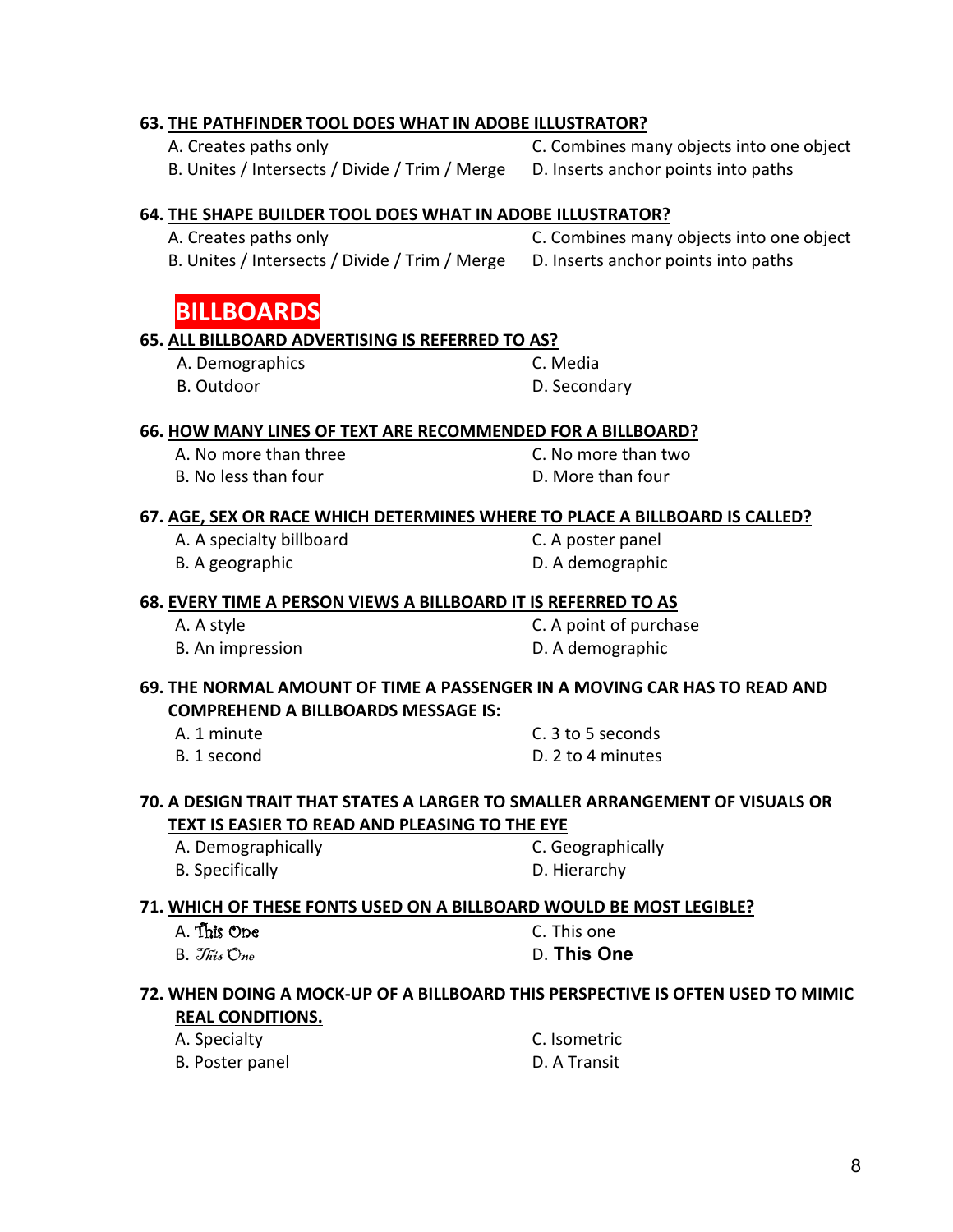#### **73.** \_\_\_\_\_\_\_\_\_\_\_\_\_\_\_\_\_\_\_\_**IS THE MOST IMPORTANT ASPECT OF YOUR BILLBOARD**

A. A Headline C. The Web-site B. The Color **D. The Artwork** 

#### **74. THE PART OF A BILLBOARD WHICH CAN PROTRUDE OFF THE EDGE OF THE LIVE AREA**

- 
- 

A. Outdoor C. A demographic B. An extension **B.** An extension

#### **75. I'M LARGE, USE 3-D FIBERGLASS PARTS, CONTAIN NEON LIGHTS AND ATTRACT ALOT OF ATTENTION. WHAT STYLE OF BILLBOARD AM I?**

B. A poster panel D. A Transit

A. A specialty C. A Spectacular

#### **76. WHICH COLOR COMBINATION CREATES THE BEST CONTRAST FOR EASIEST READING?**

**A. Color Combination C. Color Combination B. Color Combination D. Color Combination** 

#### **77. THIS STYLE OF ADVERTISING INVOLVES THE VIEWER IN A UNIQUE OR LIVE EXPERIENCE.**

B. Guerilla Marketing **Exercise State Control** D. Transit

A. Outdoor C. Demographics Marketing

## **IDENTIFY THE KIND OF LOGO** *(Hint: there are four distinct kinds)*

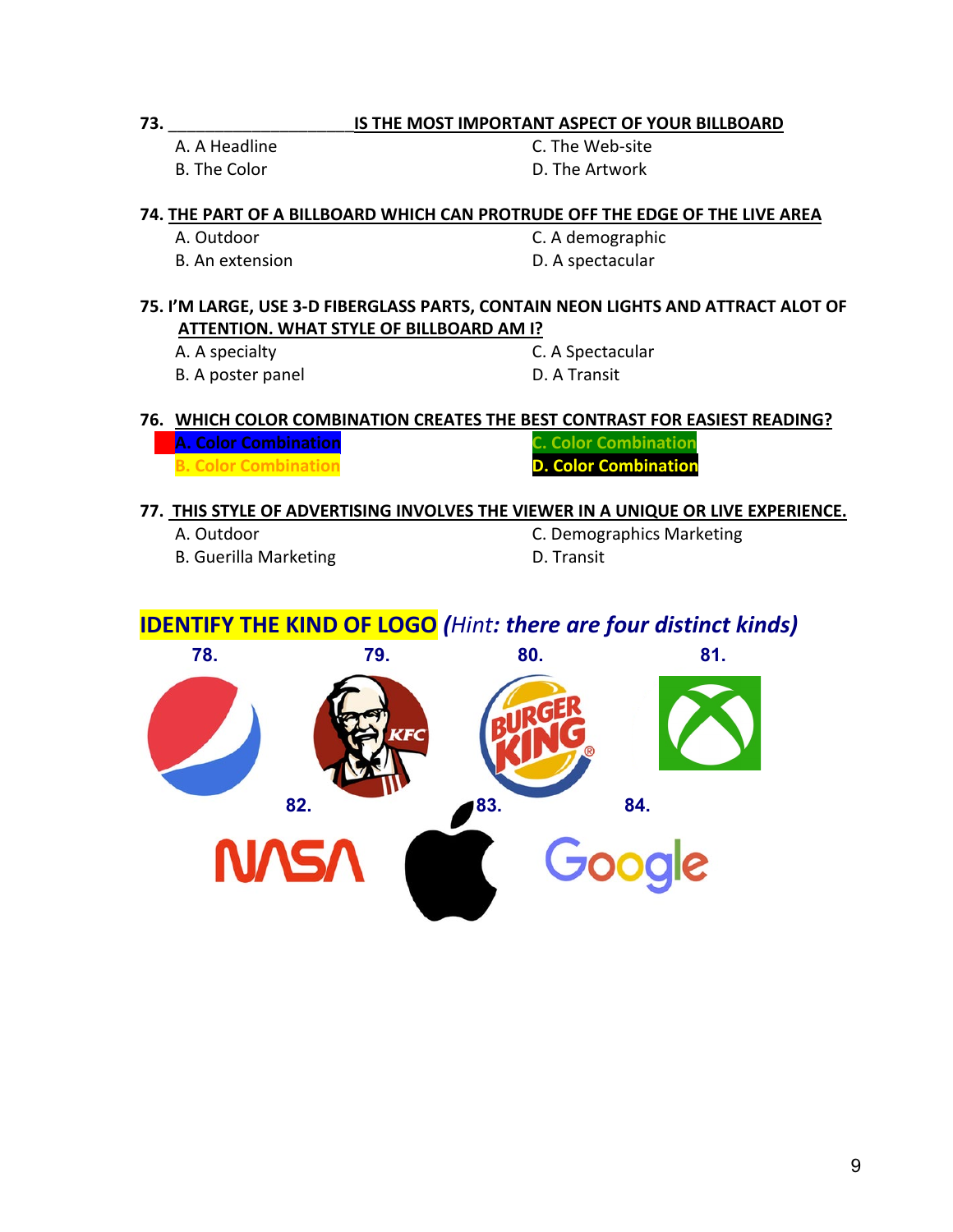# **PRACTICAL PORTION**

#### **PRACTICAL #1 – Logo Design** – 20 Points

Students are to perform the following tasks **using Adobe Illustrator.**

- Create three thumbnail sketches of a Trademark Logo for the following business. A used CD and DVD store called **Replayed** Music and Movies
- Indicate your choice of favorite thumbnail on your answer sheet.
- Using Adobe Illustrator, create the logo.
- It shouldn't be larger than 7" x 7"
- Save your .AI file. Upload it to Focus and label it as **MY NAME – Practical 1**

#### **Grading Rubric**

Points will be given for successful inclusion of each completed task:

- 1. Correct size
- 2. Pays attention to specifics of what was asked for in the design
- 3. Saved correctly

#### **PRACTICAL #2 – Logo Animated GIF** – 18 Points

Students are to perform the following tasks **using Adobe Photoshop.**

- Create an animated version of your logo. 300 dpi resolution.
- Using a minimum of 8 frames of animation
- Using the Animation tools, choose the "Forever" Option for play and make the time between frames 0.1 seconds, except for the last frame which should be left at 5 seconds.
- Crop your file accordingly. Export your file for web and choose the .gif file format option. It should load in under 60 seconds. If it doesn't, lower your file size resolution until it does.
- Upload your animated .GIF to Focus and label it as **MY NAME – Practical 2**

#### **Grading Rubric**

Points will be given for successful inclusion of each completed task:

- 1. Your logo is used.
- 2. A minimum of 8 frames are used in your animation.
- 3. The timing is correct and the saved for web .gif file plays.
- 4. Students skill in making the animation smooth and readable Poor animation will weigh into the grade. This means it jumps, does not play, loops odd, not to specification of what was asked for
- 5. The final is saved in the correct file format, is cropped and saved to the correct location.